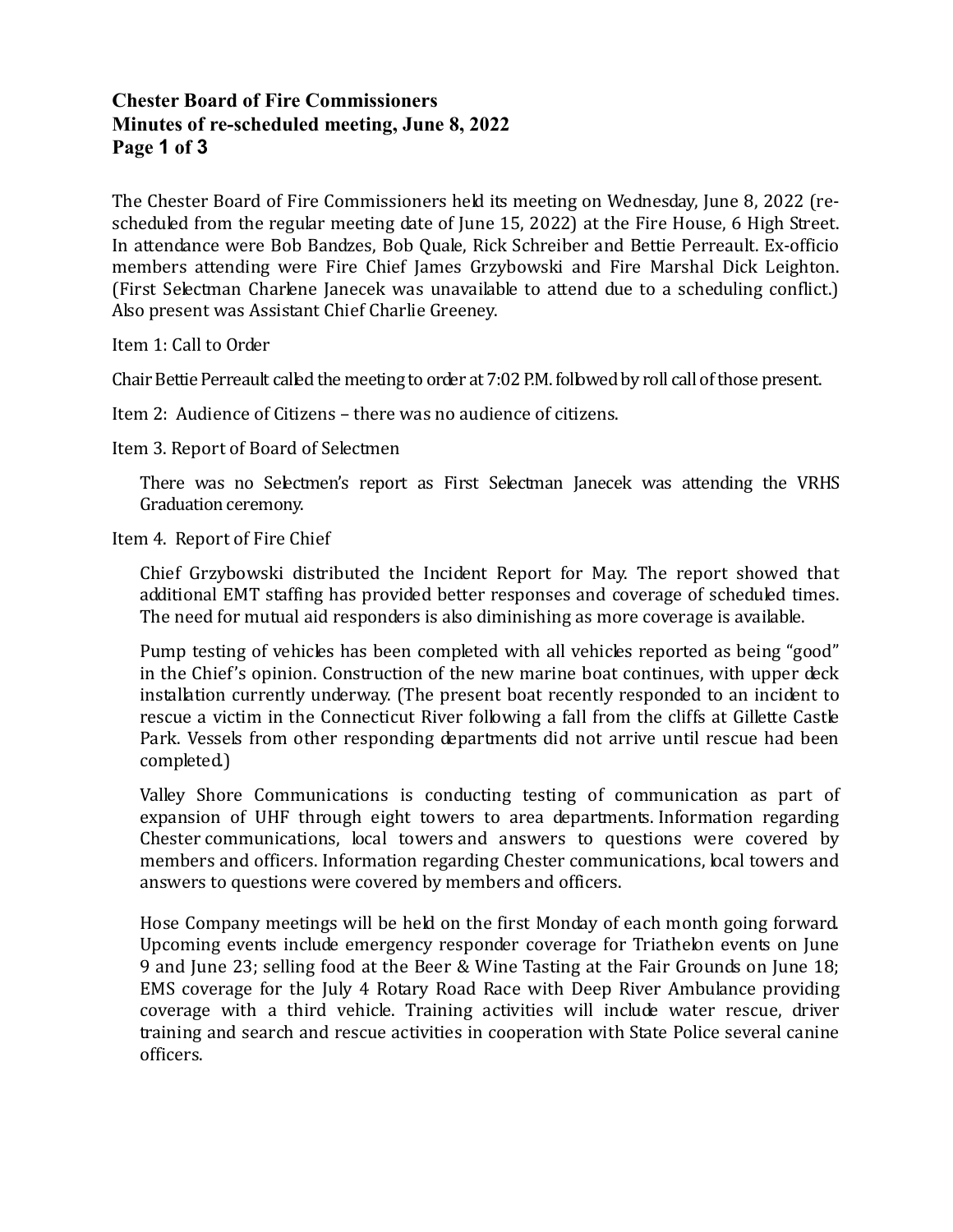## Chester Board of Fire Commissioners Minutes of re-scheduled meeting, June 8, 2022 Page 2 of 3

Item 5: Report of Fire Marshal:

 Fire Marshal Leighton distributed activity reports for May, and answered a number of questions from Board members about recent activities. Projects under the direction of the Board of Selectmen include update of the Town's driveway regulations to bring them into compliance with current Code requirements and coordination with local regulations, with the assistance of Town Engineer Jeff Jacobson. There was considerable discussion of how allocation of cost for this and similar projects is determined to ensure the proper line item(s) in appropriate budget categories are charged.

Item 6: Report of Resident State Trooper

 TFC Warren was providing support at the VRHS graduation ceremony with Officer DeCrosta and was unable to attend this meeting.

#### At approximately 7:40 P.M. ambulance service tone sounded for response to motor vehicle versus pedestrian accident at intersection of South Wig Hill/Wig Hill Road. The Chief and Assistant Chief left the meeting to respond and meeting activity was paused to await their return. Officers and responders returned to the Fire House shortly before 8:00 P.M.

Item 7: Financial Reports

Chief Grzybowski will provide year-end financial reports at the July meeting.

 Fire Marshal Leighton distributed budgets for both the Fire Marshal and Building Official, pointing out the interaction between the two functions and that some Code books would probably be purchased, while others would be deferred until an effective date is established.

Item 8. Old Business: There was nothing brought up.

Item 9. Approval of Minutes of May 25, 2022 Meeting.

### On motions by Rick Schreiber, seconded by Bob Quale, the minutes of the May 25, 2022 meeting were approved.

Item 10. Reports: There was nothing to report at this time.

Item 11. New Business:

A **Full-Time Paid Ambulance Staff Job Description Duties** document had been distributed to members for review. Questions raised by members included the number of uniform(s) to be provided to employee; whether employee or employer pays for license fee(s). (New employee must already be certified at own expense and must maintain certification at their expense; Town/Chief determines all training/testing requirements and providers).